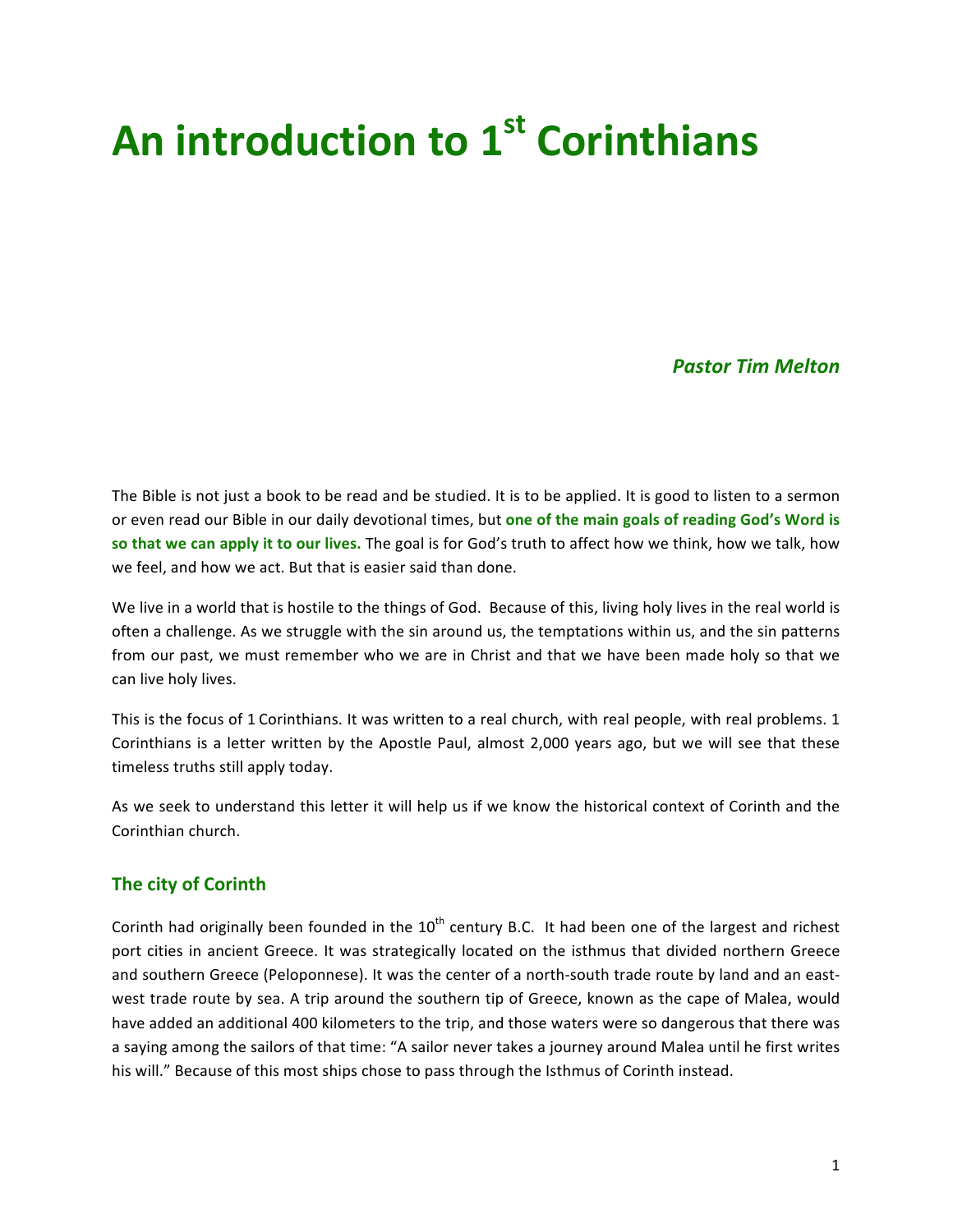The isthmus was only 6.5 kilometers wide. Small ships would be dragged across the isthmus on wooden logs, and if the ship was too big it would unload its cargo to be dragged across the isthmus while the ship sailed around the southern tip of Greece. Ships from as far west as Spain and as far east as Egypt used this route to transport their goods.

In 146 B.C., Corinth belonged to the Achaean League, a confederation of Hellenistic city-states. The population at this time is believed to have been around 90,000 people. At one point Rome commanded that the confederation be disbanded. Corinth refused and the city was destroyed by the Romans. The men were killed and the women and children were sold into slavery.

In 44 B.C., about 100 years later, Julius Caesar refounded the city and populated it with freed slaves from countries such as Italy, Syria, Egypt and Judea. Many former Roman soldiers were also allowed to move to Corinth. Because of its strategic location, New Corinth thrived and grew to be a booming metropolis and commercial trade hub of close to 200,000 in population. Rome even made it the provincial capital of Greece.

In 1858, the city of Corinth was destroyed by an earthquake. As a result, the modern-day city of Corinth was rebuilt about 5 kilometers northeast of its original location. This allowed archaeologists to begin significant excavations in the old city. These excavations have now taught us much about the Corinth of New Testament times.

## **Corinth in Paul's day**

The Corinth of Paul's day was a city of much wealth, many cultures, many religions and much immorality. It was a city where all lifestyles, beliefs and practices were accepted. Since it was a city of trade, many people passed through the city, spending their money and enjoying their anonymity to partake in immoral pleasures that they would probably never participate in, in their home countries, around family and friends.

Archaeologists have found remains of many temples to different gods in the ruins of Corinth. The heart of the city, the forum, was filled with temples and shrines to the Roman emperor and his family members alongside the older Greek gods. The most well-known were the temple to Apollos and the temple to Aphrodite. The temple to Aphrodite was up on the mountain behind Corinth. According to Strabo, the temple of Aphrodite was said to have had 1,000 male and female temple prostitutes who would serve its followers during the day, and at night would descend down into the city to serve the people of Corinth.

Corinth had such a bad reputation in its day that there was even a Greek verb that was added to the Greek language, "corinthianize", which meant "to practice fornication or sexual immorality". This was the condition of the city of Corinth when the Apostle Paul first arrived.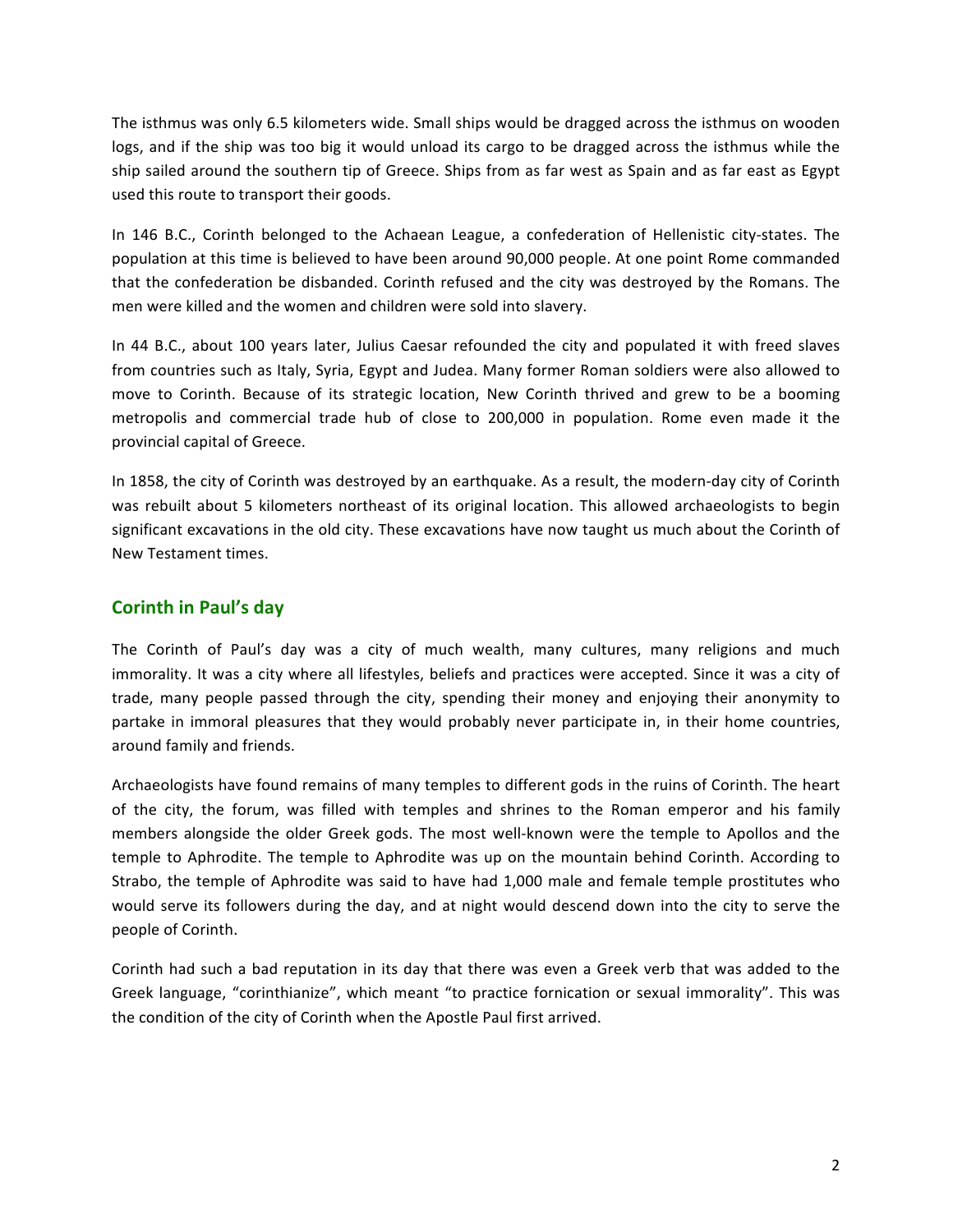#### **Paul in Corinth**

In Acts 13, we read that the church of Antioch was led by the Holy Spirit to send out Paul and Barnabas as missionaries to preach the gospel in Asia Minor. Today that would be modern-day Turkey. During this first trip, in the face of great difficulties, many people put their faith in Jesus and several churches were started. Eventually Paul would go on a second mission journey. During this second trip, God led Paul to Europe for the first time. It was during this trip that he first arrived in the city of Corinth, which was located in Greece. We know from scripture that Paul remained there for a year and a half, and during this time many people put their faith in Christ (Acts 18:11).

From the story in Acts 18, we know that when the Apostle Paul arrived in Corinth he met two believers, named Aquila and Priscilla.

Aquila and Priscilla, along with all the other Jews in Rome, had been expelled by emperor Claudius. Because Paul had the same occupation as they, Paul worked with them as tentmakers and stayed with them. He likely first met them in the synagogue where people of like trade usually sat together. At this time Paul began to preach to the Jews in the synagogue. Many believed in Jesus Christ as the promised Messiah and put their faith in Him (Acts 18:4). Other Jews rejected Paul and his teachings about the gospel. Eventually their refusal of the message drove Paul out of the synagogue (Acts 18:5-6). Paul then began to share the good news of Jesus Christ with the Greeks and other Gentiles who lived in Corinth (Acts 18:7-10). As people put their faith in Jesus they were added to the church. The number of believers in Corinth grew and it became a multi-cultural congregation (Acts 18:10) of both Jews and Gentiles.

One can see why God led Paul to Corinth as God sought to spread the Gospel to the west. The city was strategically located. It was not bound by traditional religious views. Most of the people were searching for a better life, especially all of those who were former slaves. They were separated from their friends and families of origin and were in need of community. All of this made them more open to new ideas, truths, and loving community, which they needed. Those who came to Christ from the trade industry could spread Christ as they continued their travels to other places, and those who had migrated to Corinth could take Christ with them to their home country. Paul easily became accustomed to Corinth, because it was similar to his hometown, Tarsus, and his home church city, Antioch.

God had worked mightily in Corinth. This young church was proof that the Gospel of Jesus Christ could penetrate even the hardest of soils and the darkest of cultures, but the battle did not end once people put their faith in Jesus. They were now spiritual infants trying to survive in a sinful world. They struggled against the godless society around them, the temptations within them, and the sinful patterns of the past that sought to ensnare them. Through Christ they were now counted as holy. Now they must trust in Him as they sought to live out this newfound holiness in their daily lives. God had used Paul and others to lead this new congregation, but now it was time for them to take responsibility for their own faith.

After living in Corinth for 18 months, Paul moved to a city named Ephesus, where he stayed for three years. While there he preached, started churches, made disciples and trained leaders. Towards the end of his time in Ephesus, he received news of problems in the church in Corinth. There was immaturity,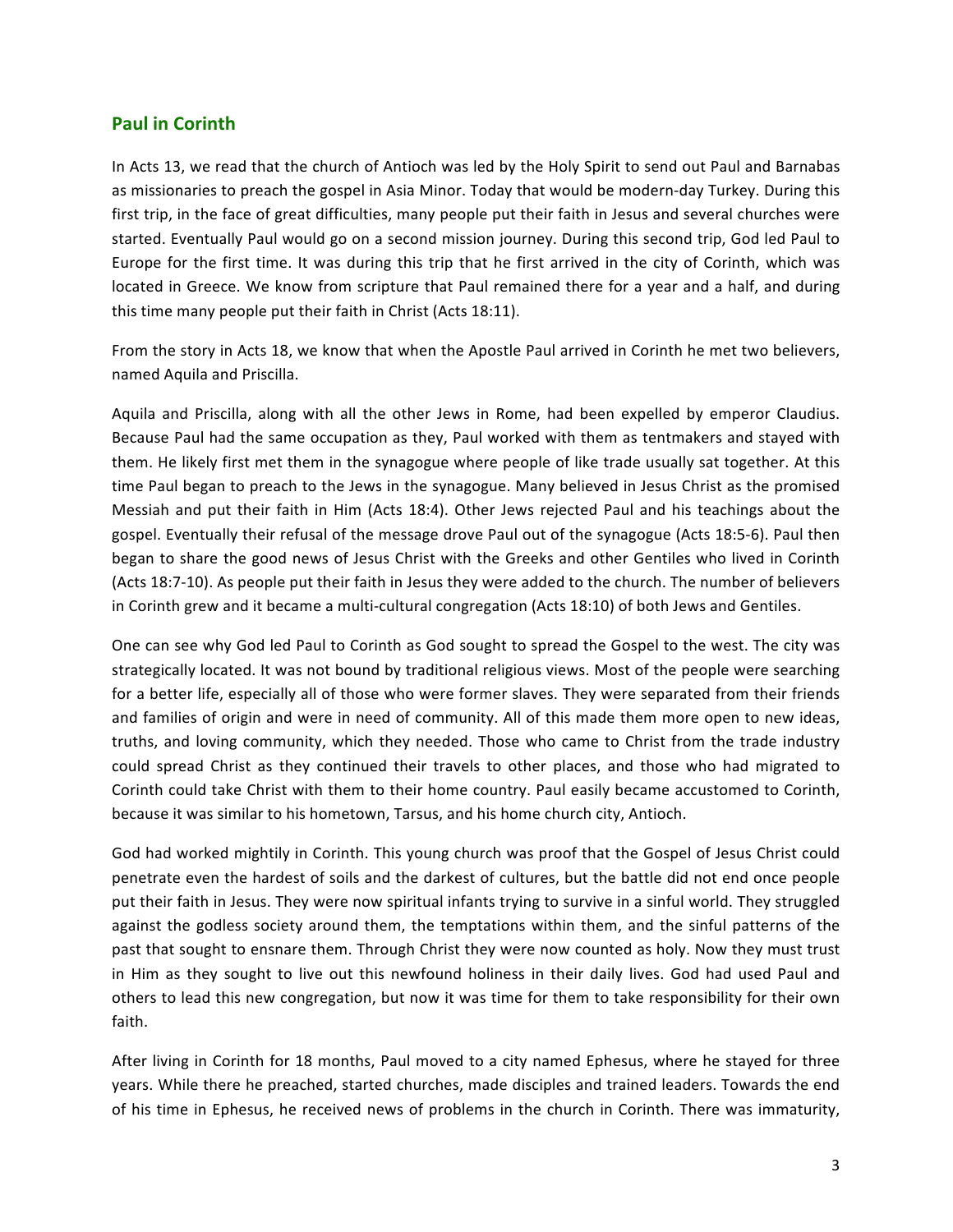division, sexual immorality, suing each other in the courts, abuse of the Lord's Supper, false teaching and many other questions that needed to be addressed. In response, Paul wrote 1 Corinthians as a letter to the church in Corinth. He wrote as their spiritual father, shepherding the flock.

★ ★ ★ ★ ★

1 Corinthians 1:1-9:

**Paul, called by the will of God to be an apostle of Christ Jesus, and our brother Sosthenes,** 

<sup>2</sup> To the church of God that is in Corinth, to those sanctified in Christ Jesus, called to be saints together with all those who in every place call upon the name of our Lord Jesus Christ, both their *Lord and ours:*

<sup>3</sup> Grace to you and peace from God our Father and the Lord Jesus Christ.

<sup>4</sup> *I* give thanks to my God always for you because of the grace of God that was given you in *Christ Jesus,* <sup>5</sup> *that in every way you were enriched in him in all speech and all knowledge f* even as the testimony about Christ was confirmed among you—<sup>7</sup> so that you are not lacking in *any* gift, as you wait for the revealing of our Lord Jesus Christ, <sup>8</sup> who will sustain you to the *end, guiltless in the day of our Lord Jesus Christ.*<sup>9</sup> God is faithful, by whom you were called into *the fellowship of his Son, Jesus Christ our Lord.*

It was God who had called Paul. Paul had been a hater of Jesus and a persecutor of Christians (1 Corinthians 15:9). To most he should have been the last person that God would use, but we see once again the undeserved grace of God. Yes, Paul was a Hebrew scholar. He knew the Old Testament and pursued religion with a passion. He seemed to have a bright future in religious circles, but he was deceived. That was until Jesus appeared to him on the road to Damascus.

Paul's conversion was immediate and brought a total change of heart. God then began to use Paul's knowledge of the scriptures to explain why Jesus was the promised Messiah. God used Paul's passion and unwavering faith to preach the gospel fearlessly and start churches, even when his life was endangered.

Paul was called by God to be an apostle of Jesus Christ. Some might read this verse and wonder why Paul always builds himself up by calling himself an apostle, but in reality by referring to himself as an apostle he was really humbling himself before his readers. Paul was not saying, "praise me." He was saying, "you should really listen to me."

The church in Corinth understood what it meant to be an apostle. There was a Jewish supreme court in Jerusalem known as the "Sanhedrin". This court was made up of 70 of the wisest elders of Israel. They made moral decisions and religious decisions that impacted every Jew in the world. If there was a problem amongst the Jews and no lower court could solve it, it would be passed up to the Sanhedrin.

Once a decision was made by the Sanhedrin, they would send out a man to take the verdict back to the community of Jews who had asked for it. The man who delivered this message was called an apostle,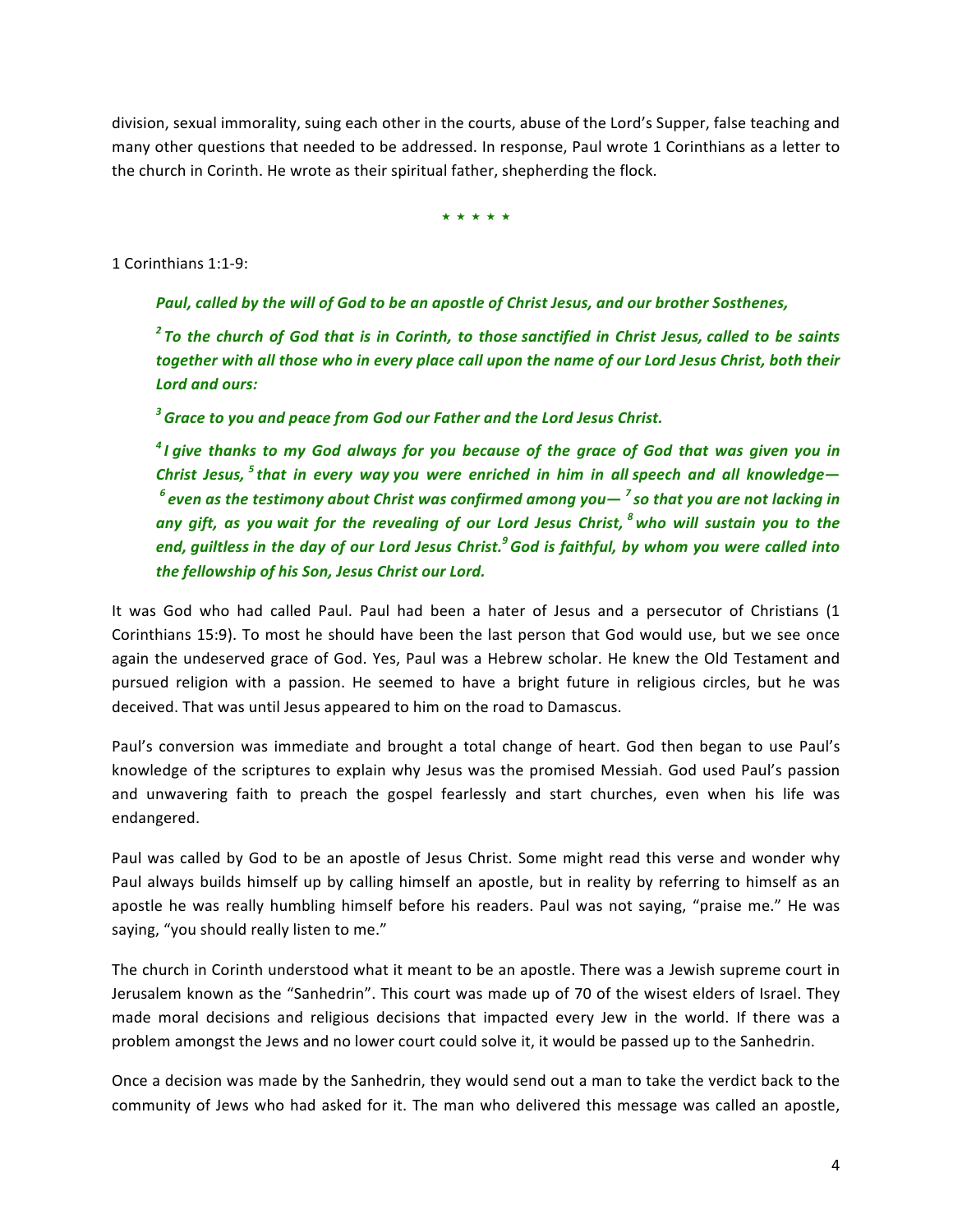"one who is sent". He was a messenger, an envoy, an ambassador who spoke with the authority of the Sanhedrin. The apostle had no independence. He was bound to communicate the message with which he had been entrusted.

Paul was claiming this idea: "I have been sent out. I do not speak to you my own ideas or from my own authority. I speak as a mere messenger of Jesus Christ, and this is what He says."

1 Corinthians 1:1 continues with these words: "Paul, called by the will of God to be an apostle of Christ Jesus, and our brother Sosthenes." Who is Sosthenes? He is most likely Paul's amanuensis. This would have been Paul's secretary or scribe. He would have been the one who helped Paul get all of these ideas on paper. We see other amanuenses throughout scripture.

Now, remember that Paul is writing this letter in Ephesus, over in Asia Minor. Why would he take the time to give the name of his amanuensis? We see the answer over in Acts 18:17. In Acts 18, Paul arrived in Corinth. As we have already seen, Paul began to preach to the Jews in the synagogue. Many believed, but other Jews did not. Eventually the Jews opposed Paul so strongly that he left the synagogue and began preaching to the Gentiles. At this point Paul went to the house of Titius Crispus, the ruler of the synagogue, who had become a believer in the Lord.

Later in Acts 18 it says that, *"the Jews made a united attack on Paul and brought him before the tribunal."* Gallio, the proconsul of Achaia, the province where Corinth was, listened to their accusations and finally declared that they were nothing but mere disagreements within Judaism. He instructed them to solve it themselves. He then had all the Jews driven out of the tribunal. Acts 18:17 then says this: "And they all seized Sosthenes, the ruler of the synagogue, and beat him in front of the tribunal." Sosthenes had become the synagogue leader, likely because Titius Crispus had become a believer. Out of frustration at the failure of their united attack against Paul, they exited the tribunal, and right there, in full public view they beat their synagogue leader, Sosthenes.

We do not know what happened between Acts 18:17 and 1 Corinthians 1:1, but something dramatic had occurred. The Jewish synagogue leader, who had led the mob against the apostle Paul, was now Paul's secretary. How great is that? Sosthenes became a believer and was now serving the kingdom of God by Paul's side.

God's marvelous grace displayed in Paul's conversion as well as in Sosthenes' lay the groundwork for verse 2 and 3. Paul and Sosthenes were not writing about abstract theology, they were writing of the grace of God that they had experienced firsthand:

**Paul, called by the will of God to be an apostle of Christ Jesus, and our brother Sosthenes,** 

*<sup>2</sup>* To the church of God that is in Corinth, to those sanctified in Christ Jesus, called to be saints together with all those who in every place call upon the name of our Lord Jesus Christ, both their *Lord and ours:*

<sup>3</sup> Grace to you and peace from God our Father and the Lord Jesus Christ.

★ ★ ★ ★ ★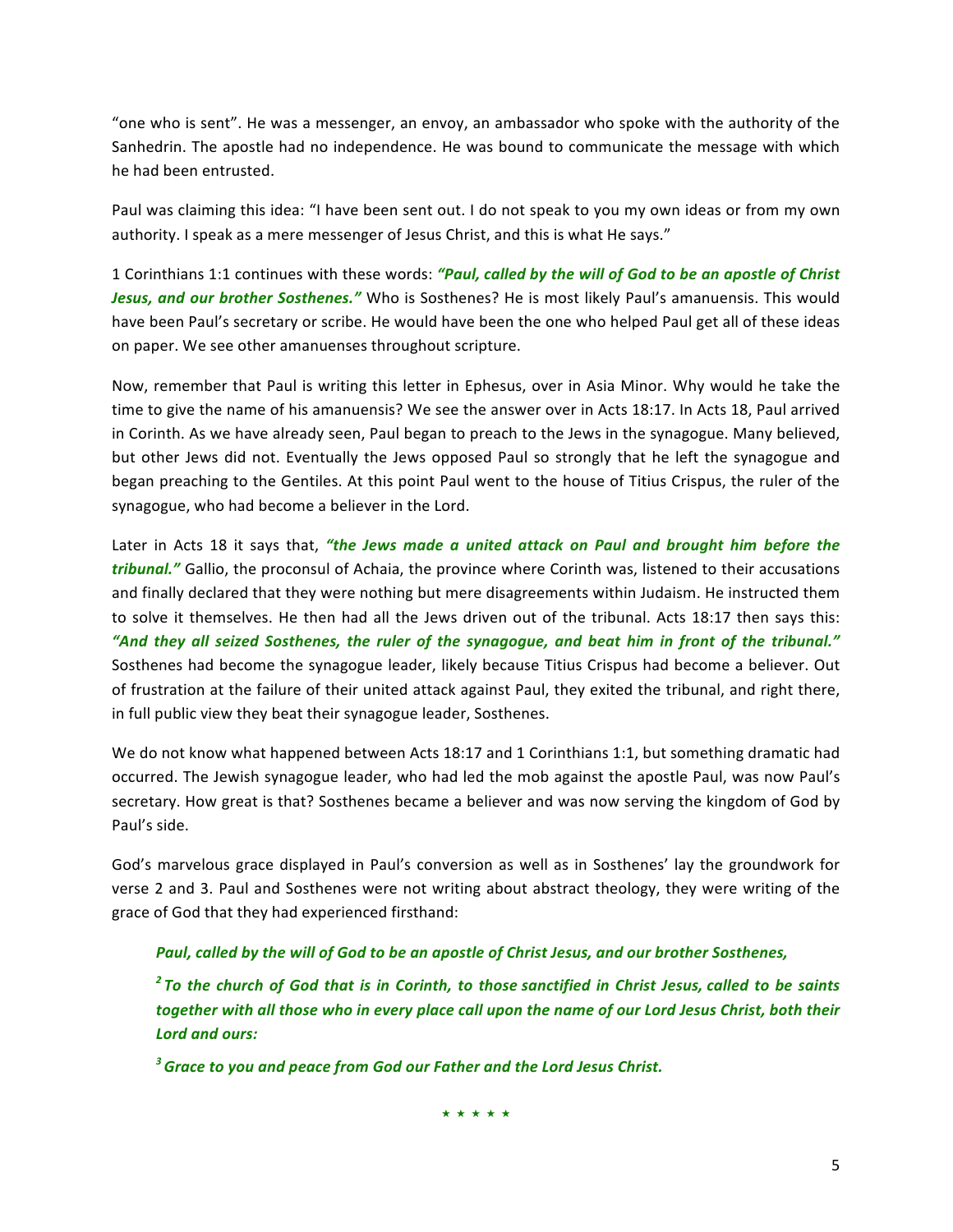Paul was not called because of his own goodness or his own initiative. God drew Paul to Himself and gifted Him with the faith to believe (Ephesians 2:8-9). Then God sent Paul out with God's authority to proclaim God's message.

Paul then addresses this letter to the church of God in Corinth. Not the church of Paul or the church of the elders, it was God's church who had received God's message and been saved by God's grace. Because of that they were now God's children and thus God's church. It is interesting that the Greek word for church was *Ekklesia*. Its literal meaning was broken into two parts. "Ek" was a preposition which meant "out of", and the second part of the word came from the verb "kaleo" which meant "to call". When put together and referring to a group of people, they were literally "the called out ones". Like Paul, they, too, had been called out of the world to become children of God.

The difficulty was that many of the problems and vices of their world were now finding their way into the church. As has been mentioned before, this church in Corinth was having problems with sexual immorality, division, false teaching, infighting and even suing each other in the courts. It is interesting to see that in light of their struggles, the first thing Paul does is to bring the people and their situations **into the presence of the cross**. In the first 10 verses in 1 Corinthians, Paul mentions Jesus Christ no fewer than 10 times. He reminds them of what Christ has done for them so that they will do the same for others. He reminds them of who they are in Christ so that they will act like children of the King and not desperate, homeless orphans. They no longer have to fight amongst themselves to meet their own needs. All their needs have been met in Christ Jesus (Philippians 4:19). They no longer have to worry and seek control over others, because they have been saved by the sovereign King of kings who rules over all things. Paul knows that only through Christ will their hearts be humbled and unity brought about in the church. So, Paul ushers them back to Christ.

Paul then addresses the church of Corinth with these words: "To the church of God that is in Corinth, to *those sanctified in Christ Jesus, called to be saints."* That was his greeting. Remember Paul was writing to a church that had many problems with sin and yet he refers to them as "those who have been sanctified". Sanctified meant "those who have been made holy". Paul then calls them saints. The Greek word for saints literally meant "holy ones". But how could Paul address them in this way? Were they not the ones who were sinning? Here is the truth of what Paul was saying. Some have referred to it as "the **now and the not yet"**.

For those who have trusted in Jesus Christ, they have been forgiven of sin. They have been given a new nature, been made into a new creature, been given the Spirit of Christ and have been reconciled to God. We must remember that Christ took upon Himself our sin so that "in Him we might become the righteousness of God" (2 Corinthians 5:21). Because of Christ's death and resurrection our debt has been paid and we have been made right with God. We are guilty but are now counted as innocent. We did not earn it. We did not deserve it. Our forgiven status with God rests completely on what Christ has done. When God, the Father, now looks at us He sees the righteousness of Christ. This is our **identity** in Christ. This is the truth of "the now". That is why Paul refers to these believers in the church at Corinth as saints, even though some of them are caught up in sin.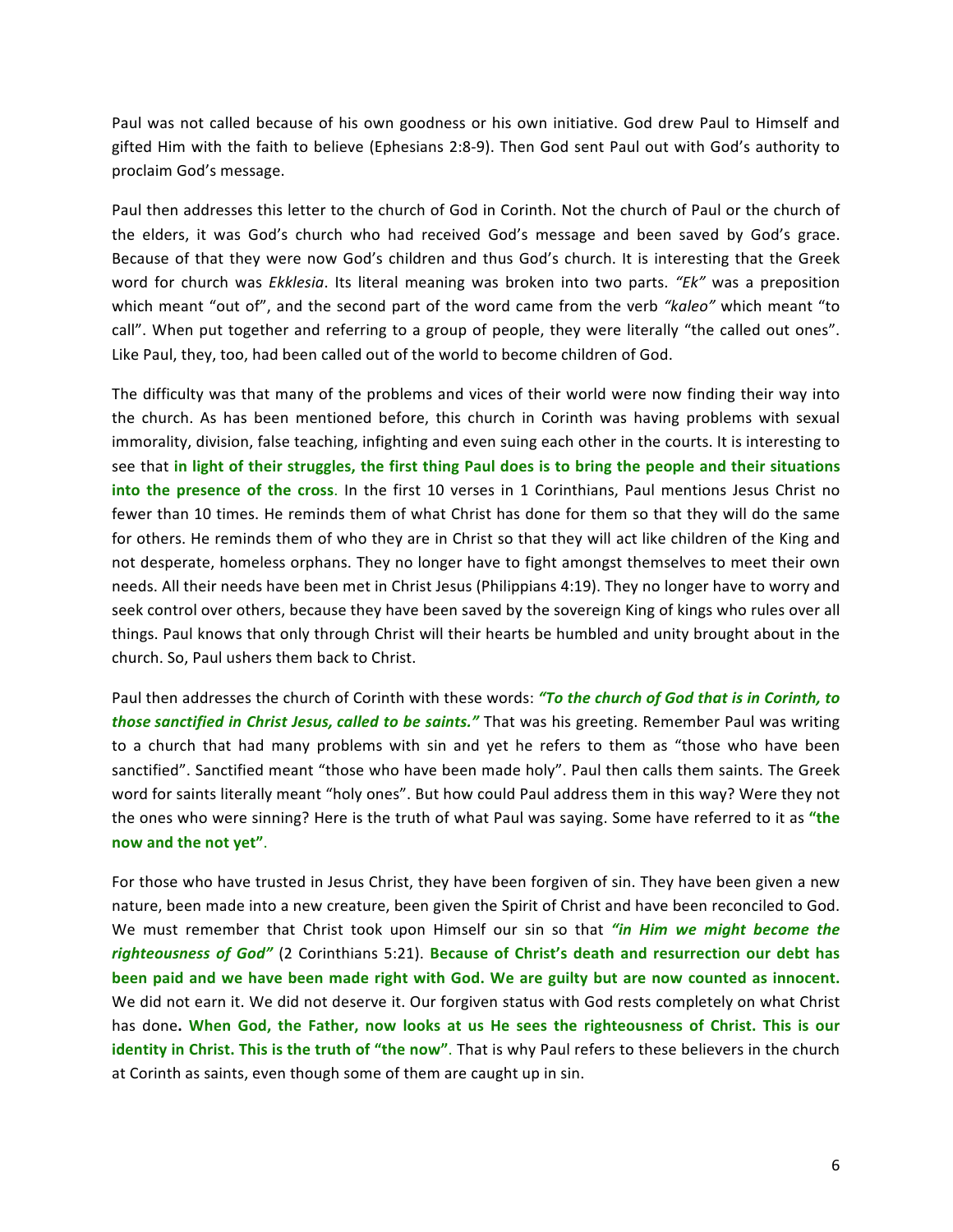The second part that we must understand is the "not yet". We have been made holy. That is the positional truth of our identity in Christ, but our behavior is not yet completely holy. We have been counted as righteous, and now, for the rest of our lives, God will refine us to make our desires, thoughts, emotions, words and actions righteous. It will be a long process, but God has promised to make us like Christ.

The believers in Corinth were holy in the eyes of God, but they did not always act like it. They struggled with the sinful society that surrounded them. They warred against the temptations that came from within. To make it even worse, many in the church in Corinth were from pagan backgrounds (1 Corinthians 6:9-11). God had saved them mightily, but when they drifted from God and His Word and His people, these old patterns of the flesh would seek to draw them back into sin. Just like many of us, they had past habitual sins that sought to gain dominance over them once again.

Many pastors would have seen this church stained by sin, and just turned away and chosen to minister somewhere else, but not Paul. He looked at this church as sheep without a shepherd. He saw Christ in them and that was his hope. Not that they could fix themselves, but that as the Spirit of Christ was rekindled in them, that they, who were counted as holy, could once again walk in the way of holiness. Paul did not appeal to their pride, or their ego, or their fleshly desires, to somehow reach a superficial solution. He did not try to manipulate them through guilt, or shame, or even angry criticism. He appealed to the Spirit of Christ that lived in them, confident that those who were truly in Christ would respond as the Spirit led.

Paul then concluded his greeting reminding those in Corinth that they were, "called to be saints *together with all those who in every place call upon the name of our Lord Jesus Christ."* Those in Corinth were not alone. They might have seen themselves as the minority and overwhelmingly outnumbered by those of the world, but Paul reassured them that they were part of something so much bigger, the universal church.

★ ★ ★ ★ ★

In verse 4 Paul gives thanks to God for the grace that was given to them in Christ Jesus. This phrase "in **Christ Jesus"** is very important in Paul's writings. It is more than just believing the teachings of Christ or believing that Jesus existed. Through faith we have received grace and the Spirit of Christ now dwells in us and we now are in Him. All blessings and grace are ours when we are united in Christ.

Paul then has his readers view the grace of God from the perspective of the past, present and future. In the past they have received God's grace. Through His grace they were "enriched in him in all speech and all knowledge -even as the testimony about Christ was confirmed" among them. Paul is reminding them of the past proofs of salvation that were apparent in their congregation. Paul is encouraging them to remember what God has already done in their midst and in many of their lives.

Because of what Christ has done for them in the past, they lack nothing. In Christ, they now, in the present, have access to every resource and gift that they need to live holy lives.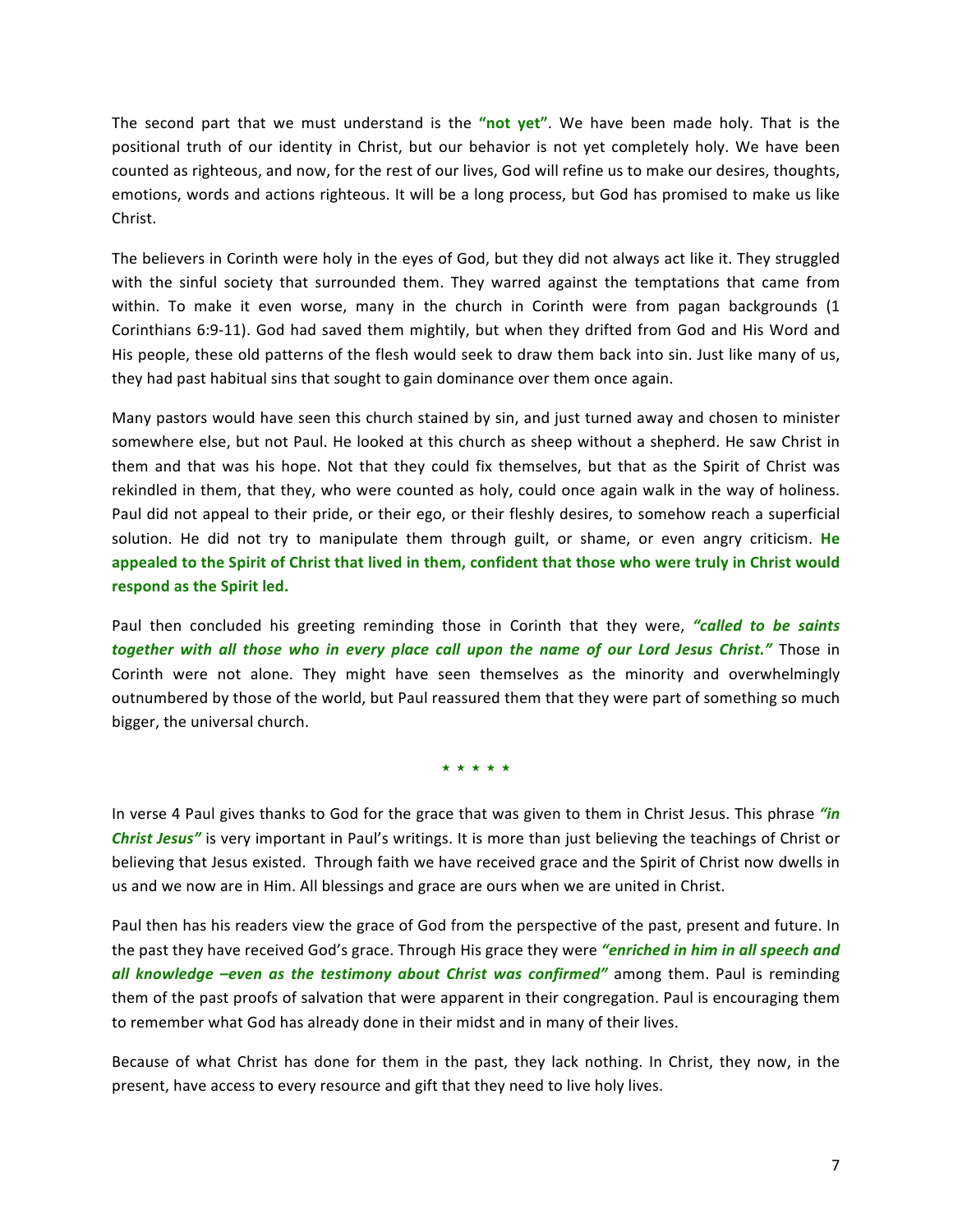Paul then transitions to the future and the promises that God has given. In verses 7-9, Paul continues: "So that you are not lacking in any gift, as you wait for the revealing of our Lord Jesus Christ, who will sustain you to the end, guiltless in the day of our Lord Jesus Christ. God is faithful, by whom you were called into the fellowship of his Son, Jesus Christ our Lord."

As we look to the future we know that Jesus Christ, who lives in us, has secured our guiltlessness before God. We can be confident that when we stand before the judgment throne of God that we will be counted as innocent and enter into eternity with Christ. We know that He will sustain us to the end. What waits for us between now and the end? We don't know, but our confidence is not found in knowing what lies ahead, our confidence is in knowing who lies within. Who is with us? He is Jesus Christ, our Prince of Peace, our Wonderful Counselor, Mighty God, the Author and Perfecter of our faith, our Deliverer, our Provider, our Advocate, our Good Shepherd, our Great High Priest, our Redeemer, our Rock, Our Emmanuel, "God with us". We must remember that when we are almost overcome by a sinful world and almost giving in to a tempting desire, that Jesus is the source of our victory and our peace. We are holy. Now may we submit to Christ's refining process and live a life of holiness.

★ ★ ★ ★ ★

Think back through these questions to help you apply these verses. What can you relate with from the context of the church in Corinth? Have you ever tried to live a holy life in an unholy environment? Do you believe that God can truly change the sinful heart of man? Do you believe that Jesus' death and resurrection has completely covered your sin, or do you believe there is still something that you need to do to earn a more complete salvation? Do you believe that you are a saint, even in the moments when you sin? Are you able to stand on your identity as holy as a motivation to live a holy life? Does the love of Christ found in the gospel motivate you to greater holiness? Are you drifting away from Christ at this moment and missing out on all the resources that God has given for holy living? Do your old sin patterns ever seek to tempt you again? When you come in contact with God's truth, does it move you back towards holiness or not affect you at all? Is God making you more holy than you used to be? If you have put your faith in Christ, be encouraged that as you abide in Christ, day at a time, He will bring about holiness in your life.

★ ★ ★ ★ ★

#### **Discussion questions:**

- **1.** What about this lesson on 1 Corinthians 1:1-9 was most meaningful to you?
- **2.** What about the city of Corinth did you find interesting?
- **3.** Why did Paul use the word "saints" as he addressed a church that was guilty of various sins?
- **4.** When Paul addressed their problems he started by taking them back to Jesus to gain proper perspective. Why is this important?